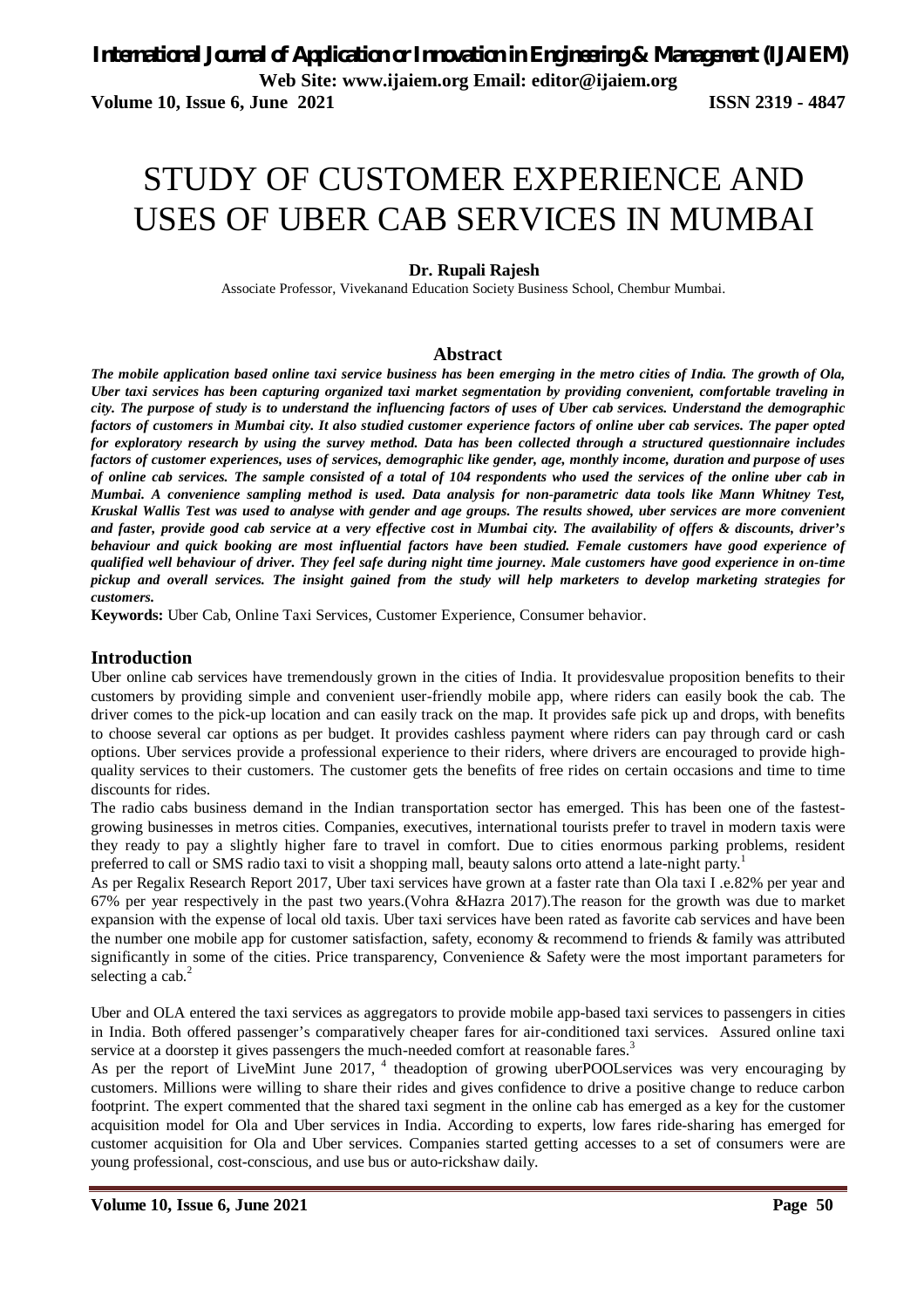#### **Volume 10, Issue 6, June 2021 ISSN 2319 - 4847**

As per case study UBER: Driving change in transportation, <sup>5</sup> Uber pursues to match passengers to their drivers with the platform were they able to track a user's GPS and coordinates with a uber driver within a minute. Unlike the taxi industrythe experience of drivers, Uber does not employ or license their drivers they are independent contractors. Uber drivers receive ratings from their customers after the rides. The experience of the customer after the ride, customers were charged electronically, and traveling receipt with details of the trip was emailed immediately to them. The customer can rate the driver based on the experience of rides and check the map of the route taken.

According to Uber, the company pushes its limit in the transportation industry to create a simple, efficient, and more enjoyable car service experience to its customers. According to critics of uber, safety, predictable prices, and adequate insurance wasimportant in public interest goals.

 $6$ Nistal and Regidor (2018), the experience of Uber creates a negative perception of the taxicab services but has higher user ratings for all services including vehicle condition and driver performance.

#### **Literature Review**

**Singhania and Pinpale (2017)** focused on opportunities and challenges faced by app-based taxi services from driverbased models to business models. A challenge faced by online taxi services was the reduction of incentives due to the increase of app-based taxi and cooperation of drivers for providing good services for customer satisfaction.**Hanumandlu (2017)** studied on urge pricing of Uber and Ola legal in India. They followed the strategy of expanding their operations and building a customer base in cities across India. The motive was to increase market share and economies of scale by providing customer satisfaction. It was suggested that to optimize the cost for all level by Ola and Uber, need to be more customer-centric, target-oriented, innovative, and keep delighting the customers.**Shukla et al (2017)** studied the dynamics of India's taxi market with various factors like pricing, market share, revenue models, etc. studied the comparative study of two daily commuters Ola and UBER for uses expansion strategy for their business operations and for building customer base across India. Suggested to operate in a competitive environment to optimize their costs at all levels, they need to be highly innovative and more customer-centric and target-oriented.**Hanif and Sagar (2017),** focused on the cab services which have potential growth in Mumbai. Need for corporate and middle and affluent classes. Apart from facing parking problems in city people preferred to call up a taxi service for visiting a shopping mall, going out on a special occasion, and to attend a late-night party. The study showed the customer satisfaction level is very high, which is a positive point for growth and expansion of a business. **Saha SK, Kalita J, Saha S (2018)** studied the perceptive of consumer perception on cab services. People consider the cab service was a luxurious necessity and feel justified for the tariff charged by these companies who provides better facilities than auto-rickshaws and public buses. Employment opportunities for drivers will increase with the rise in the number of taxis in the city. **Pandya et al (2017),** studied the impact of the private taxi companies on the public taxi market and carried out research with specific variables like technology trends, comfort, safety, price, ease of availability and the payment options are indeed affecting the public taxi market. **Kumar & Kumar (2016),** Studied the factors which are influencing the consumers while selecting cab services. Analyze 'coupon redemption behavior' and 'innovativeness and price consciousness's'. This study showed that consumers were interested to redeem coupons while selecting cab services also revealed that they were comfortable to redeem coupons through mobile apps while booking cab services. The brand image played a role in customer retention.**Khupse (2017),** studied the passenger motives for using app-based cab services. A large number of benefits like Wi-Fi services, comfortable traveling, safety, cashback services, quick availability, economical, offers and discounts availability motivate the riders to take the benefits of app-based taxi services day by day.**Kotler and Keller (2006)** defined customer satisfaction as "a person's feeling of pleasure or disappointment which resulted from comparing a product's perceived performance or outcome against his/ her expectations".**According to Hansemark and Albinsson (2004)** "satisfaction is an overall customer attitude towards a service provider, or an emotional reaction to the difference between what customers anticipate and what they receive, regarding the fulfillment of some needs, goals or desire''. **According to Rai A.K. (2008)** "Perception is defined as consumer's belief, concerning the service received or experienced". **V. Hemanth Kumar and K. Sentamilselvan (2018)** focused on customer satisfaction towards online call taxi service providers in the Chennai area. The study covered consumer's mindset for utilizing the call taxi services like the level of comfort, ease of access, tariff system, safety & convenience, promotion, and overall satisfaction towards the service quality. Suggestions provided to create the fullest satisfaction rather than delighting the customers and expand the market base.**Balchandran and Hamzah(2017)** Studied the factors affecting service quality of customer satisfaction on ride-sharing services in which tangibility, reliability, price, promotion, coupon redemption, and comfort to travel these factors have been studied and has positively influences the customer satisfaction of ride-sharing services. The study also recommended that ridesharing providers should focus on price, promotion, and redemption of coupons because of less impact on customer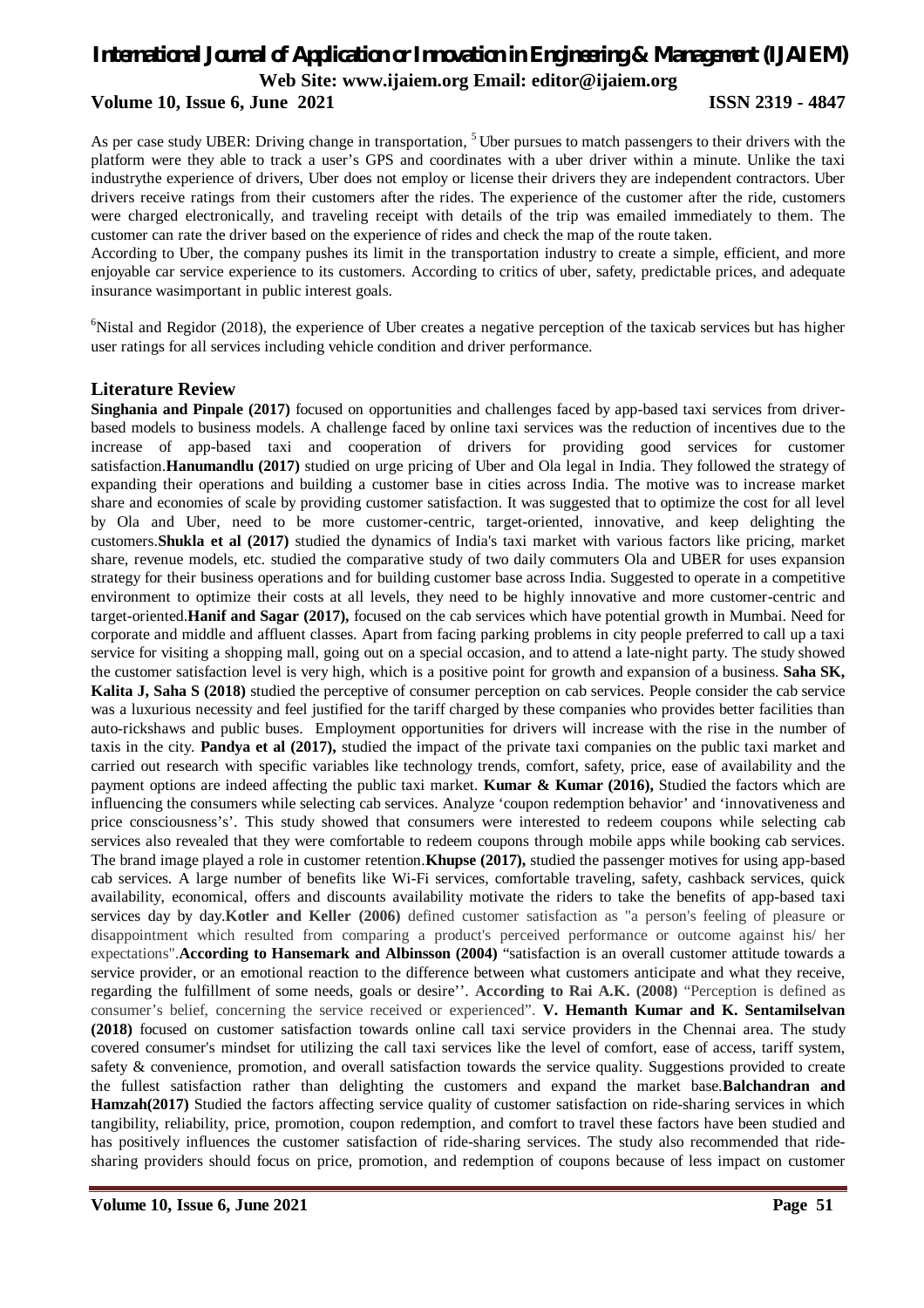#### **Volume 10, Issue 6, June 2021 ISSN 2319 - 4847**

satisfaction.**Sharma & Das (2017),**studied the customers of various radio cabs in India. The research addressed the practical aspects by understanding various variables on customer satisfaction. The objective was to identify the dimensions of service quality that influence customer satisfaction.**Vilakazi&Govender (2014)** studied the commuter's perceptions in public taxi service by using the RECSA model of service quality which constituted transport service quality attributes like reliability, efficiency, comfort, safety, and accessibility. **Horsu and Yeboah (2015)** examined the factors influence of service quality on customer satisfaction in minicab taxi services by applying the RESCA model of service quality. The study introduced the variable of driver's behavior along with other variables like reliability, continuous service, safety, comfort, and affordability has been studied. In this most influencing aspect were comfort, service reliability, and affordability while safety influences positively less on customer satisfaction. The driver's behaviors negatively influence customer satisfaction**. Vilakazi and Govender(2014)** studied the service quality of public buses by using SERVQUAL in public transport the version of the RECSA model. The service quality dimensions like reliability, the extent of service, comfort, safety, and Affordability (RECSA) has been studied. The study concluded that reliability, service, comfort, and safety was influencing the public bus commuter's perception of overall service quality.

Given the above, several studies have contributed to the dimensions ofservice quality SERVQUAL model by parasuraman et al (1988), The RECSA model of service quality in the transport sectorby McKnight et al (1986). The modified model of RECSA proposed by Horsu&Yeboah (2015) has been studied which indicatesanother dimension "Drivers behavior" as a parameter in his studies with reliability, the extent of service, comfort, safety, and affordability.Based on the modified RECSA model of service quality attributes proposed by Horshu&Yeboah (2015) shown in figure.1. In this paper, the researcher studiedseven factors of service quality variables like good service, availability of cab services, offers and discounts, a tariff of a cab, quick booking, driver's behavior, and safety during night time. Hence study has been conducted in city area factors like 'safety during night time' for uber cab services plays an important role.

Figure 1: Clusters of Service Quality Attributes (Modified RECSA model)



Source: Emmanuel NondzorHorsu& Solomon TawiahYeboah (2015)

#### **Objectives of the study**

The research is focused on assessing the influencing factors of customers' experience and uses of online Uber cab services. Based on a study of secondary data and literature review the objectives of the studies are as follows: -

- To understand the demographic factors of customers using uber cab services in Mumbai city.
- To study the factors of customer experience for online uber cab services.

To fulfill the objectives of the study, the following hypothesis has been studied.

- $H_{01}$ : There is no significant difference between the male and female in the factors uses of Uber cab services.
- $\bullet$  H<sub>11:</sub> There is a significant difference between the male and female in the factors uses of Uber cab services.
- H02: There is no significant difference between the age of customers and the factors responsible for cab services.
- $\bullet$  H<sub>12</sub>: There is a significant difference between the age of customers and the factors responsible for cab services.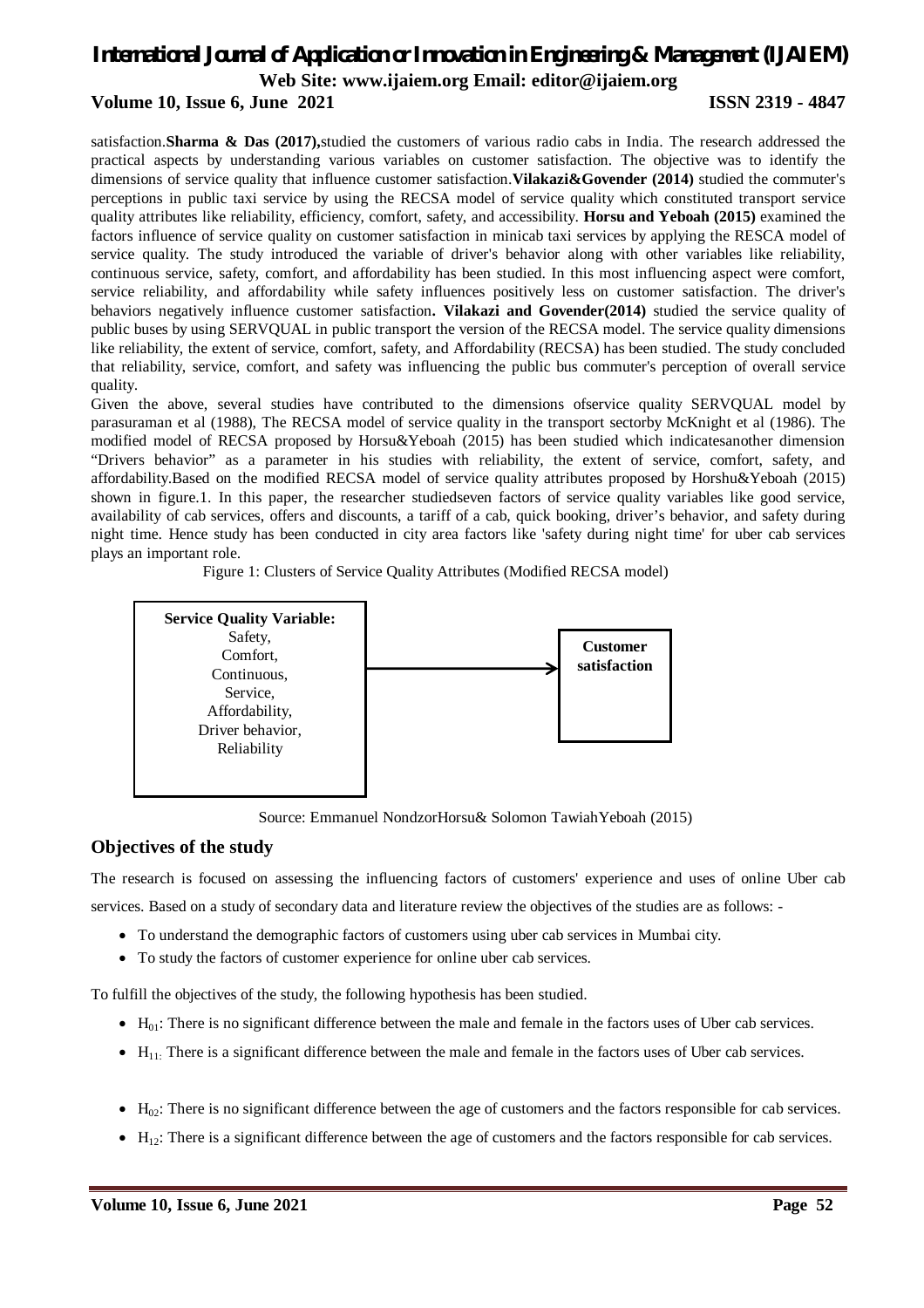**Volume 10, Issue 6, June 2021 ISSN 2319 - 4847** 

- $\bullet$  H<sub>03</sub>: There is no significant factor in customer experience for online uber cab services.
- $\bullet$  H<sub>13</sub>: There is a significant factor in customer experience for online uber cab services.

Five scales Likert technique was implemented for studying seven major influencing factors of Uber cab services. It includes variables like good service, availability of cab services, offers and discounts available, a tariff of the cab, quick bookings, driver's behaviors, and safety during night time traveling. The frequency of using uber taxi service, duration of services, and reasons for preferring cab services was also a part of the studies.

#### **Research Methodology**

The research is focused on factors that are influencing the uses of online Uber cab services in the Mumbai area and their customer experiences have been studied. The demographics like age, gender, and monthly income of uber users have been investigated. Secondary data of the study was collected through various published journals, reports, articles, research papers, and websites.

The exploratory research method was used to describe the characteristics of the population of study which was used in research through observations and survey methods.A convenience sampling technique was used.Primary data was collected through a survey method where a Structural questionnaire was prepared for a survey through the Five Scale Likert Method. The sample size of data was collected from the Mumbai area. 104 respondents have been studied for research that uses the mobile application of Uber cab services. The study is limited to Mumbai area. Due to time constraints 104 sample have been studied for paper.

SPSS version 20 (statistical package for social sciences) is used for the analysis of data. The reliability score (Cronbach's Alpha) of the questionnaire is presented in table 1. The value calculated 0.808 which indicates a high level of reliability.

| <b>Reliability Statistics</b> |            |  |  |  |  |  |  |  |
|-------------------------------|------------|--|--|--|--|--|--|--|
| Cronbach's                    | N of Items |  |  |  |  |  |  |  |
| Alpha                         |            |  |  |  |  |  |  |  |
| .808                          |            |  |  |  |  |  |  |  |

| <b>Table 1. Reliability Test</b> |  |  |  |  |
|----------------------------------|--|--|--|--|
|----------------------------------|--|--|--|--|

#### **Data Interpretation and Analysis:**

Maan Whitney test was used since the data was not normally distributed shown in Table A in Annexure normality test of factors. Demographics of two groups (male and female) comparison has been studied with factors of uses of Uber cab services. Mean Rank of factors has been studied with gender which is shown in Table C in Annexure.

Kruskal-Wallis Test has been used since data were not normally distributed. Age of respondent (18- 25, 25-40, 40-60, 60& above) four groups studied with factors of Uber cab services. Mean Rank of factors has been studied with the age of respondents which is shown in Table D in Annexure.

The frequency with percentage has been used for interpretation of demographics profile of respondents which is shown in Table 2.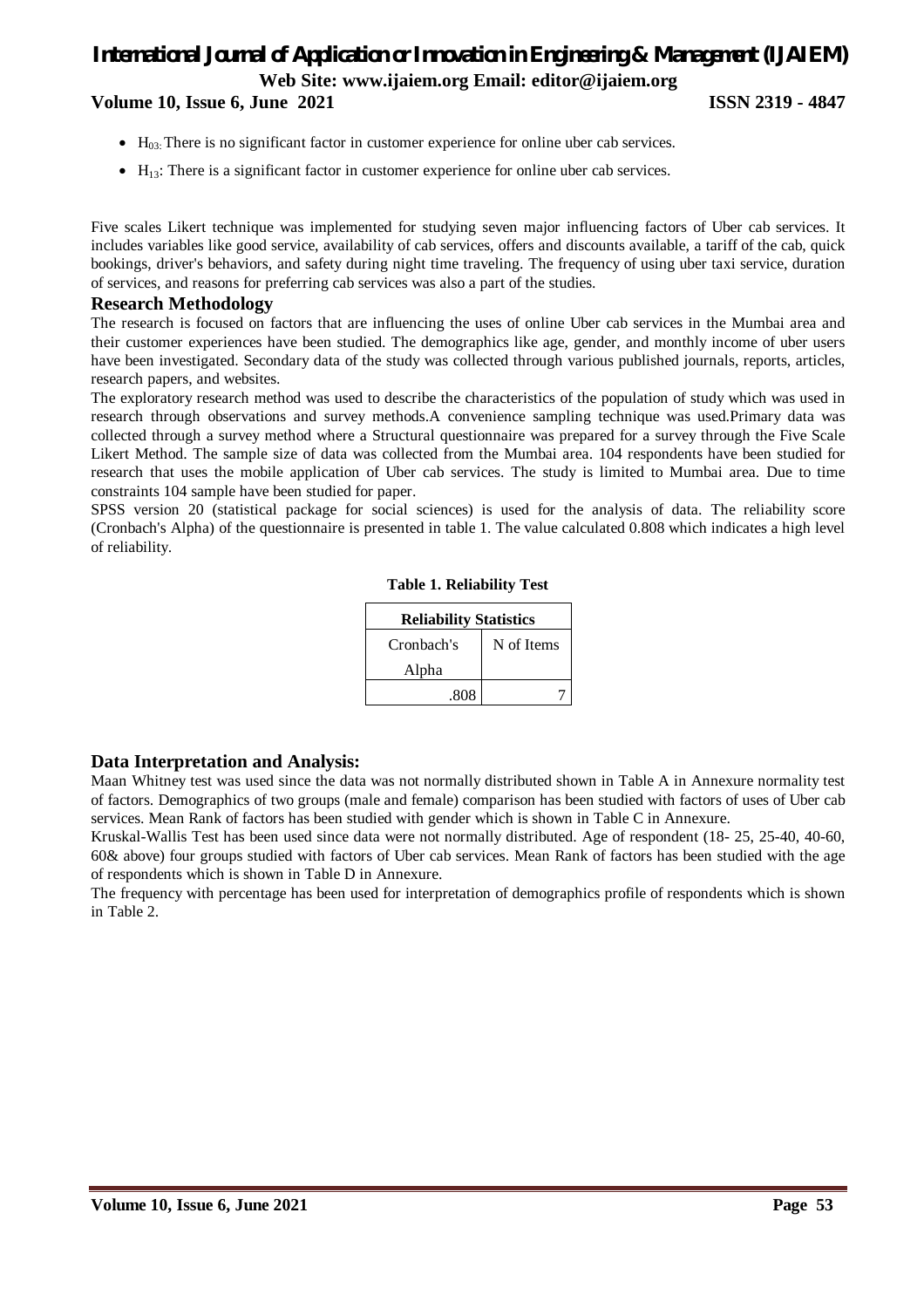| Sr. No         | <b>Variables</b>                               | <b>Characteristics</b>                | N   | Percentage % |
|----------------|------------------------------------------------|---------------------------------------|-----|--------------|
| ı              | Gender                                         | Female                                | 49  | 50.96        |
|                |                                                | Male                                  | 55. | 57.2         |
| $\overline{2}$ | Age                                            | $18 - 25$                             | 36  | 37.44        |
|                |                                                | $25 - 40$                             | 33  | 34.32        |
|                |                                                | 40-60                                 | 24  | 24.96        |
|                |                                                | 60& above                             | 11  | 11.44        |
| 3              | Monthly Income of 15000-20000<br>Family in Rs. |                                       | 18  | 18.72        |
|                |                                                | 20000-30000                           | 44  | 45.76        |
|                |                                                | 30000-50000                           | 20  | 20.8         |
|                |                                                | 50000& above                          | 22  | 22.88        |
| 4              | Duration of using Uber<br>cab services         | Less than 6 months                    | 28  | 29.12        |
|                |                                                | 6 to 12 Months                        | 58  | 60.32        |
|                |                                                | More than a year                      | 18  | 18.72        |
| 5.             | Frequency of Using<br><b>Uber Cab Services</b> | 3 to 4 times a week                   | 28  | 29.12        |
|                |                                                | 4 to 5 times a week                   | 18  | 18.72        |
|                |                                                | Once in 6 months                      | 12  | 12.48        |
|                |                                                | Once in a day                         | 8   | 8.32         |
|                |                                                | Once in week                          | 14  | 14.56        |
|                |                                                | Once in a Month                       | 24  | 24.96        |
| 6              | Reasons for Using<br><b>Uber Cab Services</b>  | Safety Method of transport            | 12  | 12.48        |
|                |                                                | Convenient/ comfortable<br>and faster | 32  | 33.28        |
|                |                                                | Cost-Effective                        | 10  | 10.4         |
|                |                                                | Avoid parking Problem                 | 22  | 22.88        |
|                |                                                | Need door to door access              | 10  | 10.4         |
|                |                                                | Do not have a car                     | 18  | 18.72        |

**Table 2: Demographic profile of respondents**

Source: SPSS Output

**Hypothesis Testing: -**

#### **I) Mann Whitney testing for factors uses for Uber Cab Services-**

Seven variables score were checked for normality test by using Shapiro's Wilk test described in Table A in Annexure where a value of less than 0.05 was achieved. So, it was found that all the variable was not normally distributed and therefore to compare this between the male and female Maan Whitney test was used.

 $H_{01}$ : There is no significant difference between the male and female in the factors uses of Uber cab services.

To compare the factors uses of uber cab services with male and female hypothesis  $H_{01}$  has been tested (Table 3). It means all the factors are positively influencing both males and females for the uses of Uber Cab services. The 'p' value for independent factors is less than 0.05 which means the Null hypothesis has been accepted.An alternative hypothesis has been rejected.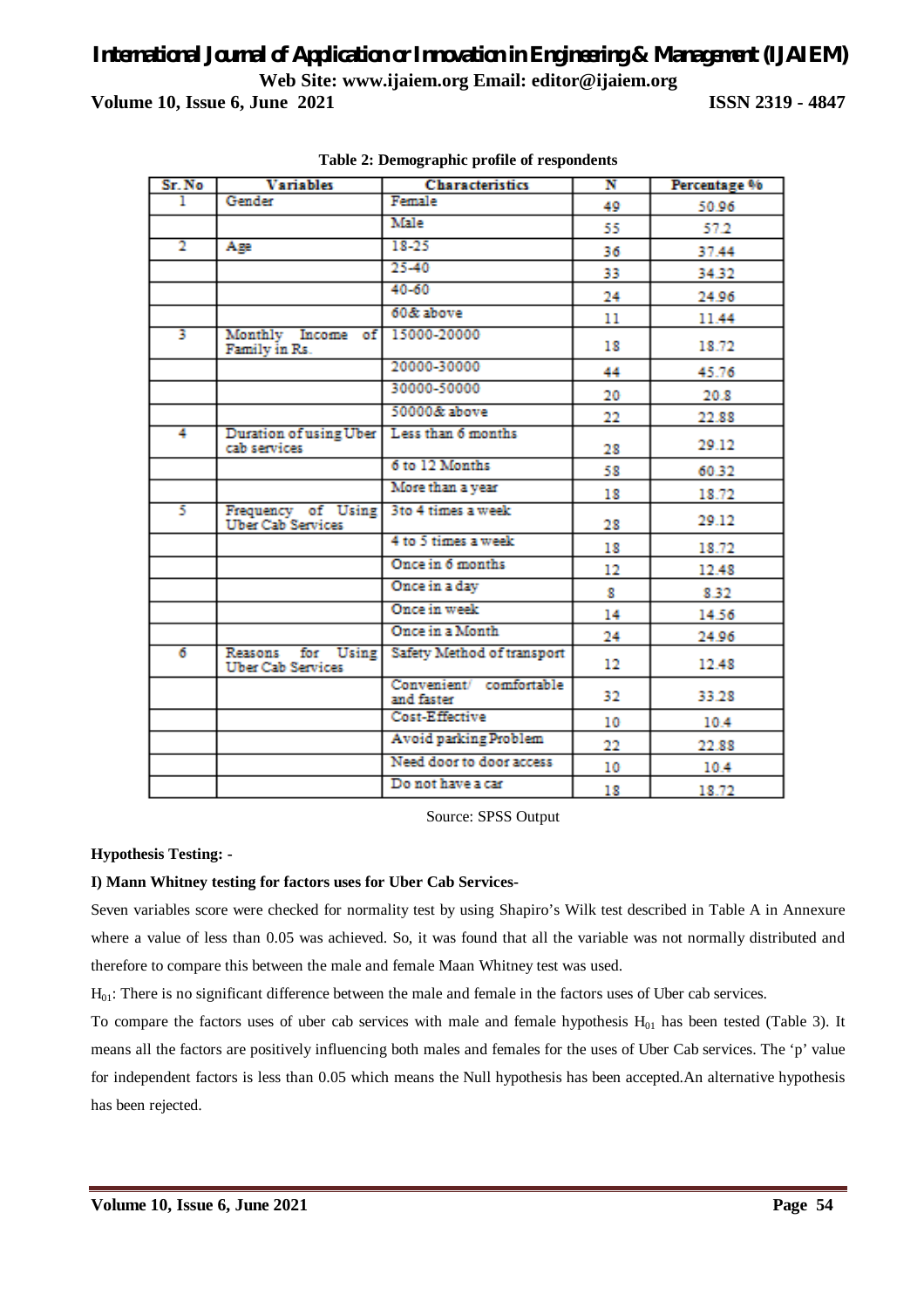| <b>Test Statistics</b>       |              |          |          |                 |                |              |          |  |
|------------------------------|--------------|----------|----------|-----------------|----------------|--------------|----------|--|
|                              | cab          | Offers   | Tariff   | Quick           | <b>Drivers</b> | Safety       | good     |  |
|                              | availability | and      |          | <b>Bookings</b> | Behavior       | during late- | service  |  |
|                              |              | Discount |          |                 |                | night travel |          |  |
|                              |              |          |          |                 |                |              |          |  |
|                              |              | 1337.50  |          | 1325.500        | 1239.500       | 1132.500     |          |  |
| Mann-Whitney U               | 1245.500     | $\Omega$ | 1274.500 |                 |                |              | 1291.500 |  |
| Wilcoxon W                   | 2470.500     | 2877.50  |          | 2550.500        | 2464.500       | 2672.500     |          |  |
|                              |              | $\Omega$ | 2499.500 |                 |                |              | 2516.500 |  |
| Ζ                            | $-.754$      | $-.071$  | $-.502$  | $-.157$         | -.748          | $-1.563$     | $-.404$  |  |
| Asymp. Sig. (2-tailed)       | .451         | .944     | .616     | .875            | .454           | .118         | .686     |  |
| Exact Sig. (2-tailed)        | .452         | .968     | .619     | .878            | .463           | .127         | .697     |  |
| Exact Sig. (1-tailed)        | .226         | .485     | .313     | .456            | .231           | .067         | .348     |  |
| Point Probability            | .008         | .021     | .009     | .033            | .007           | .011         | .002     |  |
| a. Grouping Variable: Gender |              |          |          |                 |                |              |          |  |

**Table 3: Maan Whitney Test** 

Source: SPSS Output

There is no significant difference in the factors influencing male and female for the use of online uber cab services. The variables like good services, availability of cab, a tariff of a cab, quick booking services, driver behavior and safe during late-night travel, etc. have no significant differences between males and females of uber users.

#### **II) Kruskal Wallis testing for factors responsible for Uber Cab Services-**

Seven variables factors were not normally distributed and therefore to compare this with the age of customers Kruskal Wallis test was used.

H02: There is no significant difference between the age of customers and the factors responsible for Uber cab services.

To compare factors of uses of online uber cab services with an age group of customers. Hypothesis  $H_{02}$  has been tested (Table 4).The 'p' value for independent factors is less than 0.05. The null hypothesis is accepted and the Alternate hypothesis is rejected.It means all the factors of using for uber cab were positively influencing with all age groups of customers.

| <b>Test Statistics</b>                              |              |              |                  |        |                 |          |                              |  |  |
|-----------------------------------------------------|--------------|--------------|------------------|--------|-----------------|----------|------------------------------|--|--|
|                                                     | good service | cab          | Offers and       | Tariff | Quick           | Drivers  | Safety                       |  |  |
|                                                     |              | availability | <b>Discounts</b> |        | <b>Bookings</b> | Behavior | during late-<br>night travel |  |  |
| Chi-Square                                          | 13.756       | .957         | 2.481            | 15.433 | 1.213           | 6.913    | 1.384                        |  |  |
| Df                                                  | 3            | 3            | 3                | 3      | 3               | 3        | 3                            |  |  |
| Asymp. Sig.                                         | .003         | .812         | .479             | .001   | .750            | .075     | .709                         |  |  |
| Exact Sig.                                          | .002         | .814         | .483             | .001   | .755            | .072     | .708                         |  |  |
| Point<br>Probability                                | .000         | .000         | .000             | .000   | .000            | .000     | .000                         |  |  |
| a. Kruskal Wallis Test<br>b. Grouping Variable: Age |              |              |                  |        |                 |          |                              |  |  |

**Table 4: Kruskal Wallis Test** 

Source: SPSS Output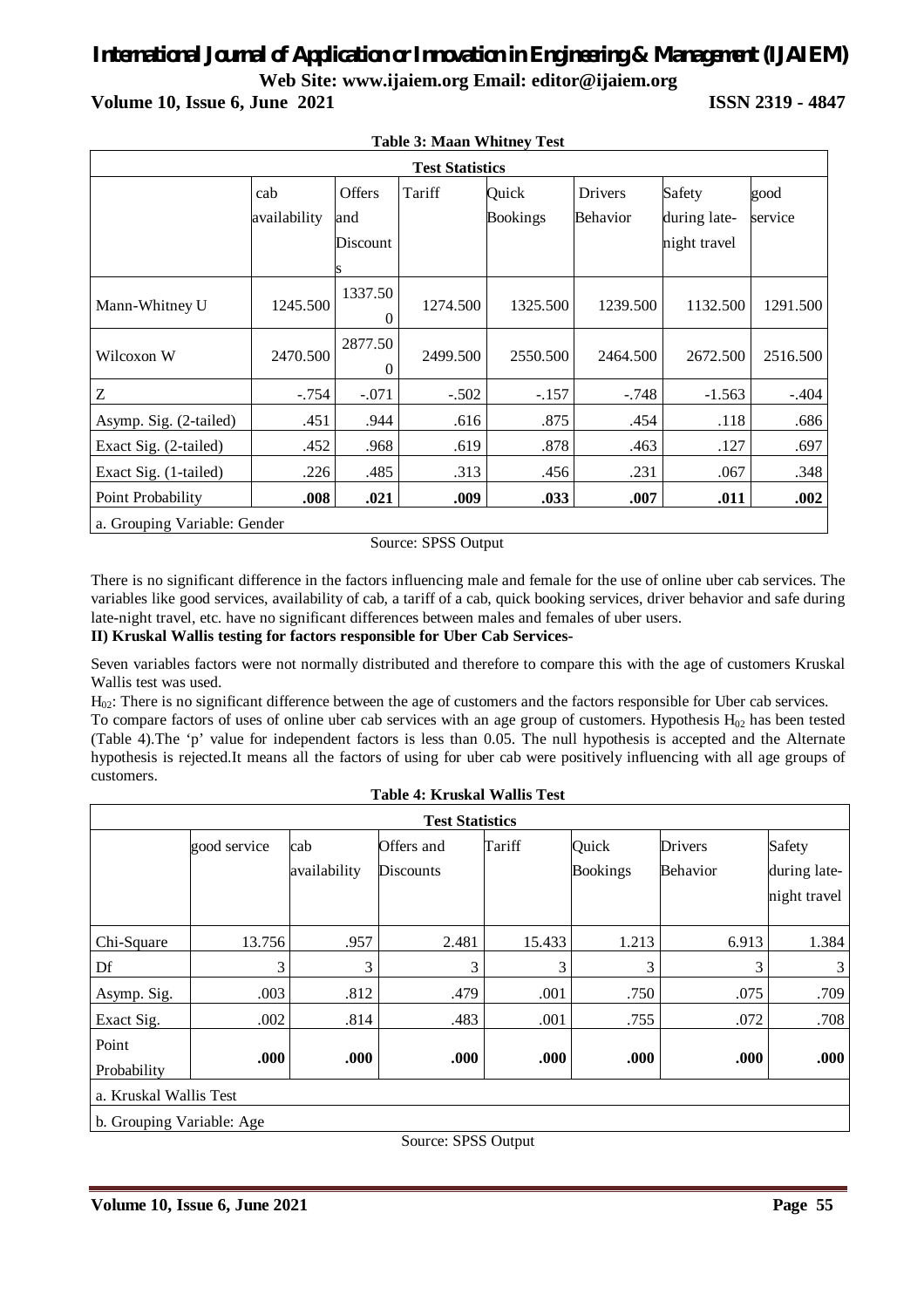#### **Volume 10, Issue 6, June 2021 ISSN 2319 - 4847**

Therefore, it was concluded that there is no significant difference in the factors of uses of uber cab services withthe age of customers.

#### **III) Mann Whitney testing for customer experience factors of Uber Cab Services: -**

Five variables score were checked for normality test by using Shapiro's Wilk test described in Table B in Annexure where P value of less than 0.05 was achieved. So, it was found that all the variable was not normally distributed and therefore Maan Whitney test was used.

 $\bullet$  H<sub>13</sub>: There are significant factors of customer experience for online uber cab services.

To compare theexperience of male and female customers for online uber cab services,hypothesis H<sub>13</sub> has been tested (Table 5). The results indicated that customers experience factors are positively influencing male and female customers. The 'p' value for independent factors is greater than 0.05 which means Null hypothesis has been rejected and Alternate hypothesis has been accepted.

#### **Table 5: Maan Whitney Test**

| vuusus                       |          |          |          |                          |                 |
|------------------------------|----------|----------|----------|--------------------------|-----------------|
|                              | Driver   | Reach on | Overall  |                          |                 |
|                              | Behavior | Time     | Services | <b>Qualified Drivers</b> | On-time pick up |
| Mann-Whitney U               | 1314.500 | 1024.500 | 1219.500 | 1294.500                 | 1228.500        |
| Wilcoxon W                   | 2854.500 | 2249.500 | 2444.500 | 2834.500                 | 2453.500        |
| Z                            | $-.232$  | $-2.244$ | $-.990$  | $-.371$                  | $-.866$         |
| Asymp. Sig. $(2-$<br>tailed) | .816     | .025     | .322     | .710                     | .387            |

**Test Statistics** 

a. Grouping Variable: Gender

The experience about factors likedriver's behavior, overall services, qualified drivers experience, and on-time pickup services are positively influencing male and female customers of online uber cab services in Mumbai.



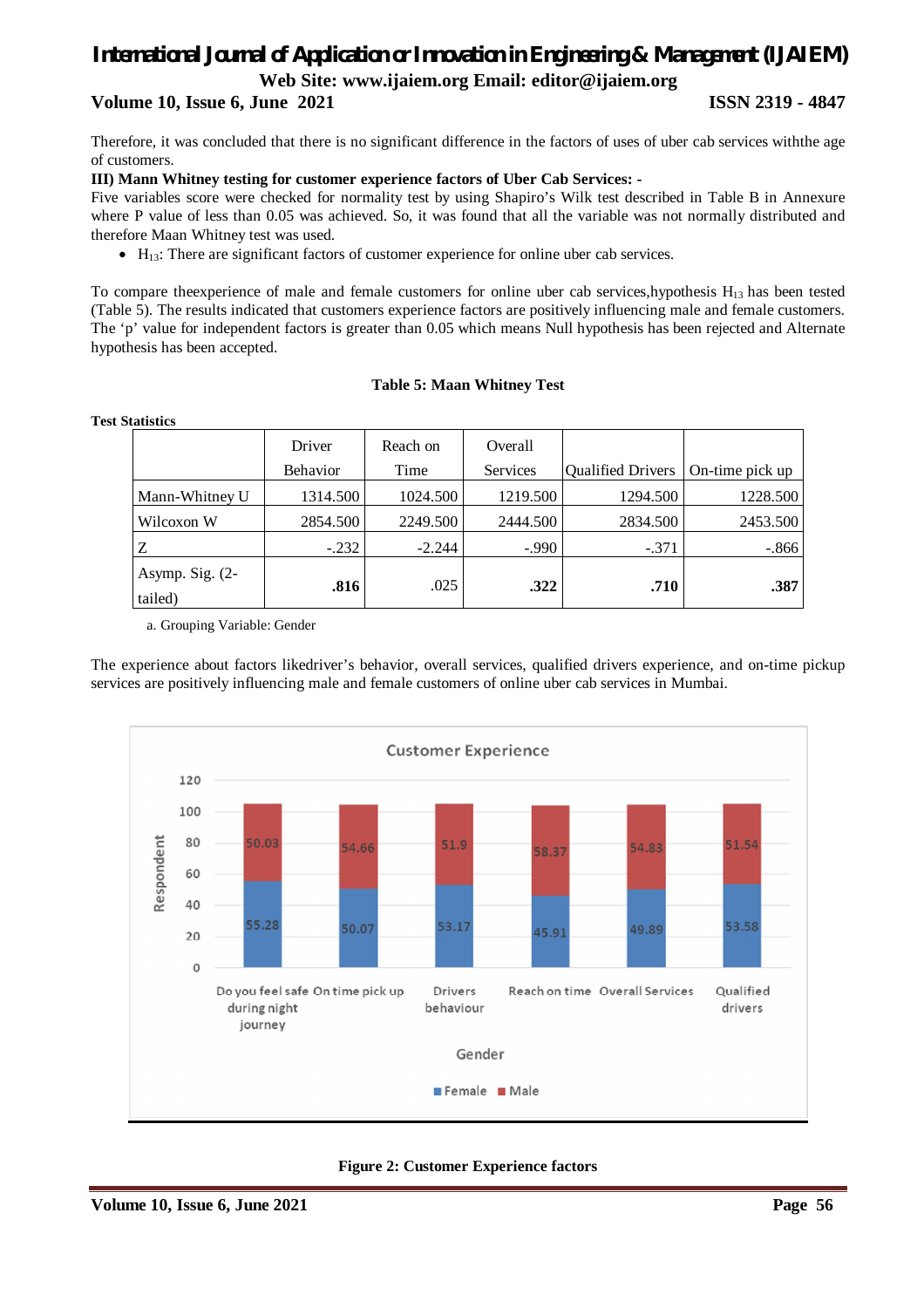# *International Journal of Application or Innovation in Engineering & Management (IJAIEM)*

**Web Site: www.ijaiem.org Email: editor@ijaiem.org**

**Volume 10, Issue 6, June 2021 ISSN 2319 - 4847** 

Therefore, it has been concluded thatfemales customers have good experience of uber services in terms of well qualified and behavior of drivers during traveling whereas males customers have good experience in the on-time pickup, reach on time, and overall good services. As per figure 2 Customer Experience factors, Female customers feel safe during night time journey as compared to male customers.

### **Conclusions:**

Modern consumers are innovative; prefer convenient, comfortable, faster, safer, and cost-effective travellers. The innovative and tech-savvy behavior of consumer now a day helps to download the mobile application of online Uber cab services. It helps to book a car/cab/auto-rickshaw online for easy comfortable traveling in cities. The present study tried to examine the factors of customer experience and uses of online Uber cab services. The findings indicated that, Uber services are more convenient and faster, provides good cab service at a very effective cost. The availability of offers & discounts, behavior of drivers, quick booking of the cab were the most influential factors of Uber services. As the study focused on demographics of Uber cab users, it has been concluded thatfemales customers have good experience of services in terms of well qualified and well behavior of drivers during their traveling hours whereas males customers have good experience in the on-time pickup and drop and overall good services. Similarly, 'safety during night time journey' in this attribute female's customer feels safe as compared to male's customers. The study identified, major reasons for traveling with Uber cab services was traffic problems, avoid car parking, and get access from office to home or home to the office easily.

The study identified the importance of customer experience in Uber cab services in Mumbai city. It is therefore recommended that, marketers of app based online mobile taxi services can tap the need for segmentation of online customers by providing online offers, discount coupons, monthly passes, easy options of making payments etc. Promotion offer for customers can decide based on the frequency of Uber rides and the amount of money spent for a particular period like (Monthly Pass). Marketers can implement their marketing strategies and relationship strategies based on the experience of customers.

It should be noted that, the study had a limitations which are due to its focus on Uber cab services and data collected from Mumbai city. Future study can focus on customer satisfaction in other cities and other app based online taxi services.

#### **References: -**

[1] AllamdasRohitHanumandlu (2017). A Study of Surge Pricing By Uber and Ola Legal in India.Airo International Research Journal. April, 2017 Volume XI, ISSN: 2320-3714.pp:1-10.

[2] AyandaVilakazi& Krishna Govender, (2014), Commuters' Perceptions of Public Transport Service in South Africa. Journal of Social Sciences. ISSN- 2305-9494.Vol.3, No.1, pp: 258-270.

[3] Balchandran and Hamzah (2017), The Influence of Customer Satisfaction on Ride-Sharing Services in Malaysia, International Journal of Accounting & Business Management. ISSN: 2289-4519. vol. 5 (No.2), pp: 184-196.

[4] Emmanuel Horsu and Solomon Yeboah (2015), Influence of Service Quality on Customer Satisfaction: A study of Minicab Taxi Services in Cape Coast Ghana, International Journal of Economics, Commerce and Management Vol. III, Issue 5, May 2015. Pp: 1451-1464.

[5] Emmanuel NondzorHorsu& Solomon TawiahYeboah, (2015), Influence of Service Quality on Customer Satisfaction: A Study of Minicab Taxi Services in Cape Coast, Ghana. International Journal of Economics, Commerce, and Management United Kingdom.ISSN- 2348 0386. Vol. III, Issue 5, pp: 1451-1464.

[6] Hansemark, O. C. &Albinson M. (2004), Customer Satisfaction and Retention: The Experiences of Individual with Employees. Managing Service Quality, 14(1), pp: 40-57.

[7] https://unctad.org/meetings/en/Presentation/cicplp2017c7ccContributionbyShirishDeshpande\_en.pdf Mumbai GrahakPanchyat.

[8] https://www.forbes.com/sites/dangingiss/2018/07/02/how-ubers-user-experience-creates-a-seamless-customerexperience/#72d519e7ff7a How Uber's users experience creates seamless customer experience.

[9] KanjerHanif and NagdaSagar (2017), An Empirical Research on the Penetration Levels for a Call-a-Cab Service in Mumbai. Reflections Journal of Management.ISSN: 2455-4790, pp:1-10.

[10] Kiran Sharma &Saptarshi Das (2017), Service Quality and Customer Satisfaction - With Special focus on the Online Cab Industry in India. International Journal of Business and Management published by Canadian Center of Science and Education. Vol. 12, No. 7, ISSN 1833-3850 E-ISSN 1833-8119, pp: 192-200.

[11] Kotler, P & Keller, K, (2006), "Marketing Management", twelfth edition, Prentice-Hall. Page: 144.

[12] Manju Singhania and Vinita Pinpale (2017), Opportunities and challenges for app based taxi services in Mumbai. PodarParodhan Journal.Vol 5. ISSN: 2454-6739 pp: 139-151.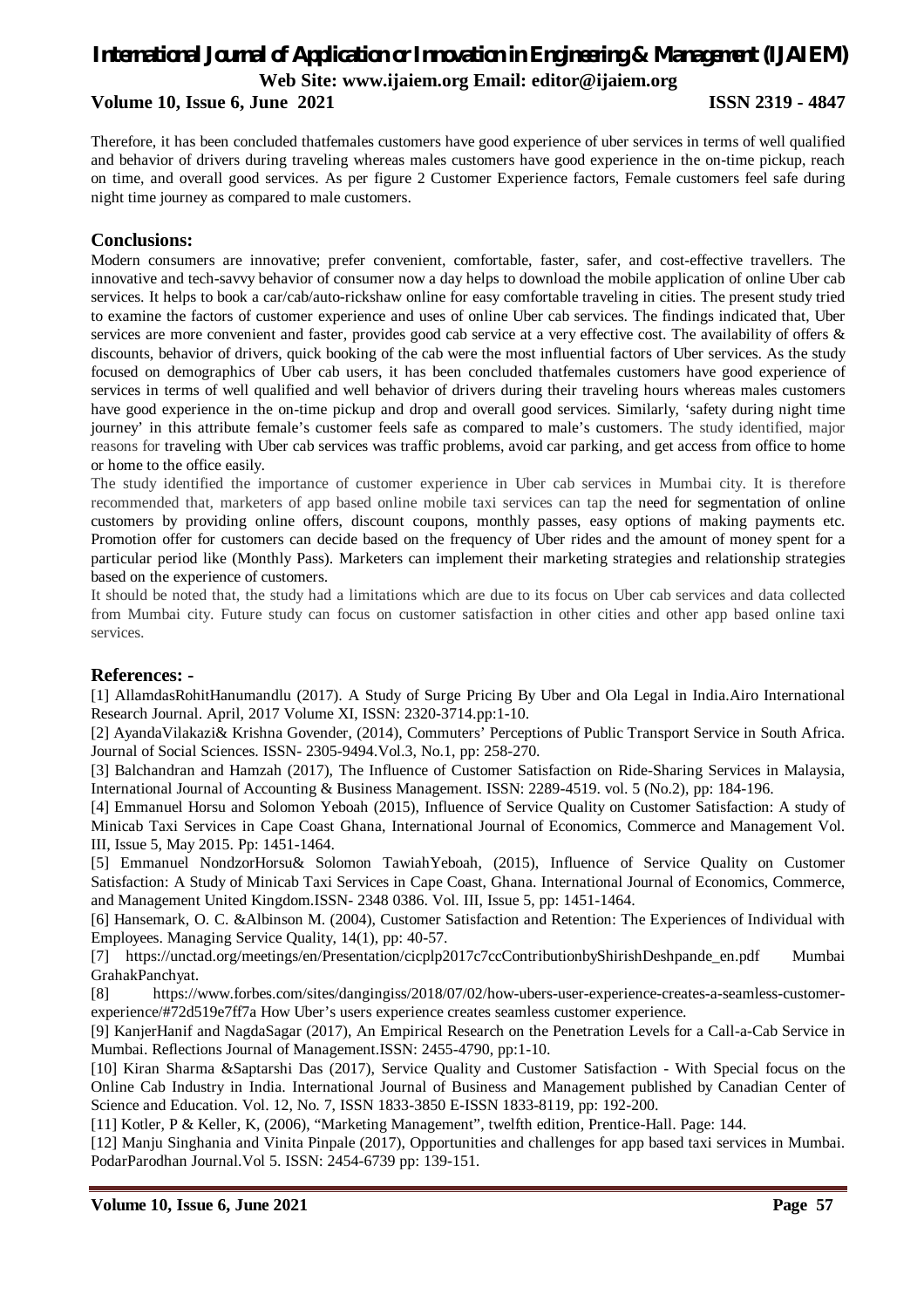#### **Volume 10, Issue 6, June 2021 ISSN 2319 - 4847**

[13] McKnight, C.E., Pagano, A.N. &Paaswell, R.E., (1986), 'Using quality to predict demand for special transportation', in Behavioural Research for Transport Policy, Proceedings of the International Conference on Travel Behaviour, Noordwijk, The Netherlands, VNU Science Press, Utrecht.

[14] Mukund H. Khupse (2017), A Study Of Passengers' Motives For Using Mobile App Based Cabs. Kaav International Journal of Economics, Commerce & Business Management. VOL-4/ISS-3/A68 ISSN: 2348-4969. pp: 474-480.

[15] Nimish Vohra and KingshukHazra (2017), Uber vs. Ola and travel pattern of young India. Regalix Research Report June 2017 retired from https://regalix.com/wp-content/uploads/2017/10/Uber-Vs.-Ola-And-Travel-Pattern-Of-Young-India\_2017-4.pdf

Ola and Uber India's Share taxi market retrieved from http://www.livemint.com/Companies/zurwJmatKucNvacjRmwxLK/Shared-rides-the-next-battleground-for-Ola-Uber.html

[16] P. Kishore Kumar & N. Ramesh Kumar (2016), A Study on Factors Influencing the Consumers in Selection of Cab Services. International Journal of Social Science and Humanities Research.ISSN 2348-3164 (online) Vol. 4, Issue 3, pp: 557-561.

[17] Parasuraman, A., Zeithaml, V. & Berry, L.L., (1988), 'SERVQUAL: A multiple-item scale for measuring customer perceptions of service quality', Journal of Retailing 64(1), 12–40.

[18] Paul Frisman (2014), Uber's On-Demand Car Service. Office of Legislative Research Report.https://www.cga.ct.gov/2014/rpt/pdf/2014-R-0173.pdf

[19] Puranjan Pathak (2017), A study on Business model adopted by UBER to disrupt the Taxi Industry. International Journal of Scientific & Engineering Research. Volume 8, Issue 8, ISSN 2229-5518. pp: 191-206.

[20] Radio Cab Taxi Report by R. Nagesh retrieved from https://www.ibef.org/download/Radio\_Cabs\_050209.pdf

[21] Rai, A.K (2008), Customer Relationship Management: Concepts and Cases, PHI Learning

[22] Ruchi Shukla et al (2017), OLA VS UBER: The Battle of Dominance. IOSR Journal of Business and Management.e-ISSN: 2278, pp: - 73-78.

[23] Saibal Kumar Saha, JupitaraKalita and SangitaSaha (2018), Consumers' Perspective on Cab Services in Guwahati. Business and Economics Journal.ISSN: 2151-6219.Volume 9, Issue 3. 1000364. pp: 1-5.

[24] Uber- OLA the Competition Killer OR the Competition Trigger? India Case Study by Adv. Shirish Deshpande: Chairman- Mumbai Grahak Panchayat retrieved from www.mumbaigrahakpanchayat.org

[25] V. Hemanth Kumar and K. Sentamilselvan (2018), Customer Satisfaction towards Call Taxi Services a study with reference to Chennai.International Journal of Pure and Applied Mathematics. Volume 119 No. 12 2018, 14919-14928. pp: 14914-14927.

[26] Vilakazi, A.M. &Govender, K.K. (2014), Exploring public bus service quality in South Africa: A structural equation modelling approach. Journal of Transport and Supply Chain Management. 8(1), pp: 1-10.

<sup>1</sup>Radio Cab Taxi Report by R. Nagesh retrieved from https://www.ibef.org/download/Radio\_Cabs\_050209.pdf.

<sup>2</sup>https://regalix.com/wp-content/uploads/2017/10/Uber-Vs.-Ola-And-Travel-Pattern-Of-Young-India\_2017-4.pdf

<sup>3</sup>http://unctad.org/meetings/en/Presentation/cicplp2017c7\_ccContributionbyShirishDeshpande\_en.pdf

4 https://www.livemint.com/Companies/zurwJmatKucNvacjRmwxLK/Shared-rides-the-next-battleground-for-Ola-Uber.html

5http://fletcher.tufts.edu/~/media/Fletcher/MIB/pdfs/B236%20Student%20Case%20Studies/Uber%202014.pdf 6https://www.scribd.com/document/361613632/Nistal-Regidor-1

#### **Annexure**

A) Normality test for Influencing Factors for users of Uber

| <b>Tests of Normality</b> |                  |                                 |      |                  |     |                   |  |  |
|---------------------------|------------------|---------------------------------|------|------------------|-----|-------------------|--|--|
|                           |                  | Kolmogorov-Smirnov <sup>a</sup> |      | Shapiro-Wilk     |     |                   |  |  |
|                           | <b>Statistic</b> | df                              | Sig. | <b>Statistic</b> | df  | Sig.              |  |  |
| good service              | .263             | 102                             | .000 | .727             | 102 | .000 <sup>1</sup> |  |  |
| cab availability          | .319             | 102                             | .000 | .817             | 102 | .000 <sup>1</sup> |  |  |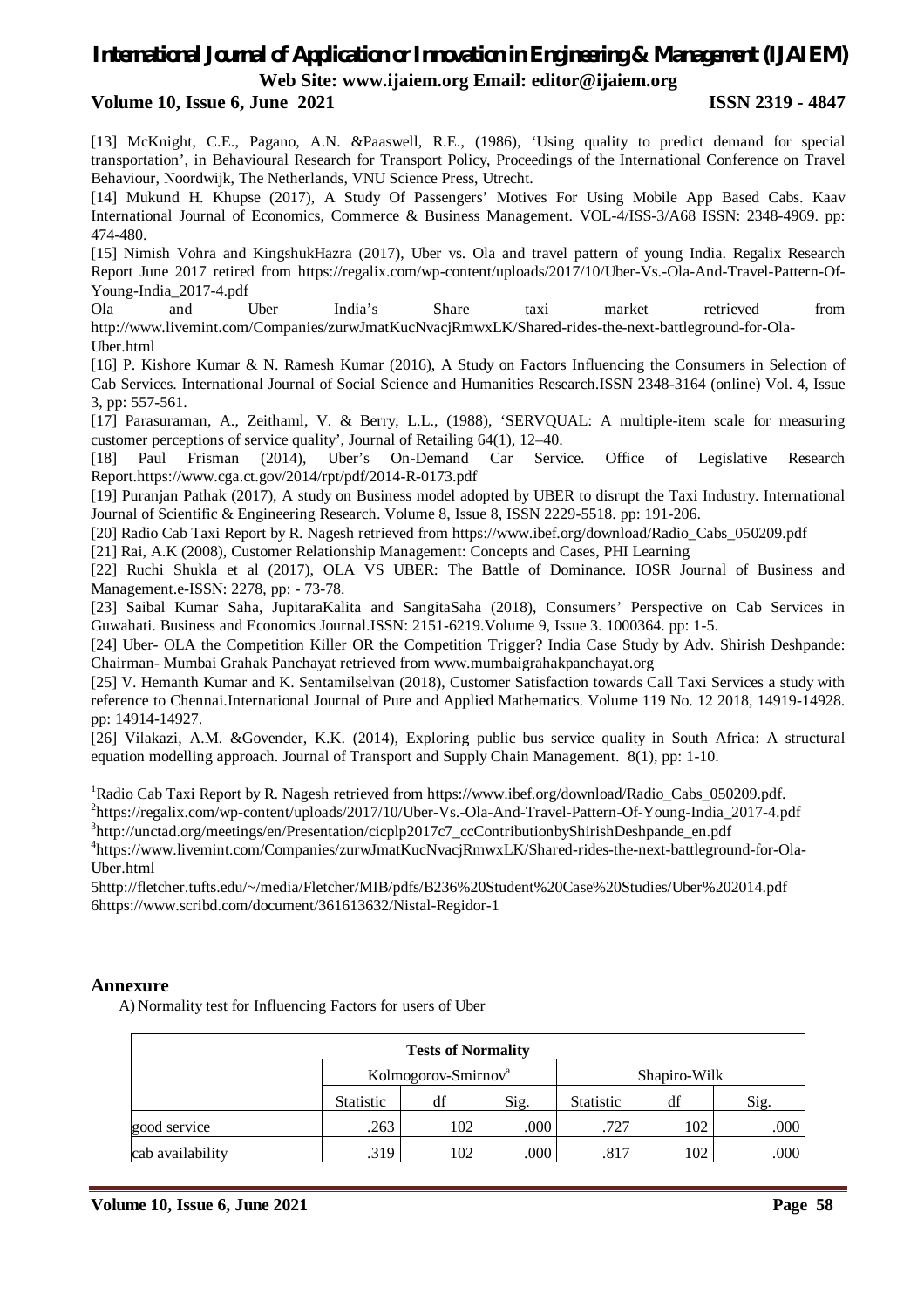**Volume 10, Issue 6, June 2021 ISSN 2319 - 4847**

| <b>Offers and Discounts</b>           | .245 | 102 | .000 | .798 | 102 | .000              |  |
|---------------------------------------|------|-----|------|------|-----|-------------------|--|
| Tariff                                | .224 | 102 | .000 | .848 | 102 | .000              |  |
| <b>Quick Bookings</b>                 | .267 | 102 | .000 | .810 | 102 | .000              |  |
| Drivers Behavior                      | .270 | 102 | .000 | .806 | 102 | .000              |  |
| Safety during late-night<br>travel    | .297 | 102 | .000 | .788 | 102 | .000 <sub>l</sub> |  |
| a. Lilliefors Significance Correction |      |     |      |      |     |                   |  |

B) Normality test for customer experience

| <b>Tests of Normality</b>             |                  |                                 |      |                  |     |              |  |  |  |  |
|---------------------------------------|------------------|---------------------------------|------|------------------|-----|--------------|--|--|--|--|
| Experience of                         |                  | Kolmogorov-Smirnov <sup>a</sup> |      |                  |     | Shapiro-Wilk |  |  |  |  |
| <b>Customers</b>                      | <b>Statistic</b> | Df                              | Sig. | <b>Statistic</b> | df  | Sig.         |  |  |  |  |
| Driver Behavior                       | .249             | 104                             | .000 | .834             | 104 | .000         |  |  |  |  |
| On-time pick up                       | .295             | 104                             | .000 | .800             | 104 | .000         |  |  |  |  |
| Reach on Time                         | .247             | 104                             | .000 | .821             | 104 | .000         |  |  |  |  |
| Uber cab services                     | .329             | 104                             | .000 | .765             | 104 | .000         |  |  |  |  |
| <b>Qualified Drivers</b>              | .251             | 104                             | .000 | .813             | 104 | .000         |  |  |  |  |
| a. Lilliefors Significance Correction |                  |                                 |      |                  |     |              |  |  |  |  |

C) Mann-Whitney Mean Rank

| Ranks                              |        |     |           |              |  |  |
|------------------------------------|--------|-----|-----------|--------------|--|--|
|                                    | Gender | N   | Mean Rank | Sum of Ranks |  |  |
|                                    | Female | 49  | 50.42     | 2470.50      |  |  |
| cab availability                   | Male   | 55  | 54.35     | 2989.50      |  |  |
|                                    | Total  | 104 |           |              |  |  |
|                                    | Female | 49  | 52.70     | 2582.50      |  |  |
| Offers and Discounts               | Male   | 55  | 52.32     | 2877.50      |  |  |
|                                    | Total  | 104 |           |              |  |  |
|                                    | Female | 49  | 51.01     | 2499.50      |  |  |
| Tariff                             | Male   | 55  | 53.83     | 2960.50      |  |  |
|                                    | Total  | 104 |           |              |  |  |
|                                    | Female | 49  | 52.05     | 2550.50      |  |  |
| Quick Bookings                     | Male   | 55  | 52.90     | 2909.50      |  |  |
|                                    | Total  | 104 |           |              |  |  |
|                                    | Female | 49  | 50.30     | 2464.50      |  |  |
| Drivers Behaviour                  | Male   | 55  | 54.46     | 2995.50      |  |  |
|                                    | Total  | 104 |           |              |  |  |
|                                    | Female | 49  | 56.89     | 2787.50      |  |  |
| Safety during late-night<br>travel | Male   | 55  | 48.59     | 2672.50      |  |  |
|                                    | Total  | 104 |           |              |  |  |
|                                    | Female | 49  | 51.36     | 2516.50      |  |  |
| good service                       | Male   | 55  | 53.52     | 2943.50      |  |  |
|                                    | Total  | 104 |           |              |  |  |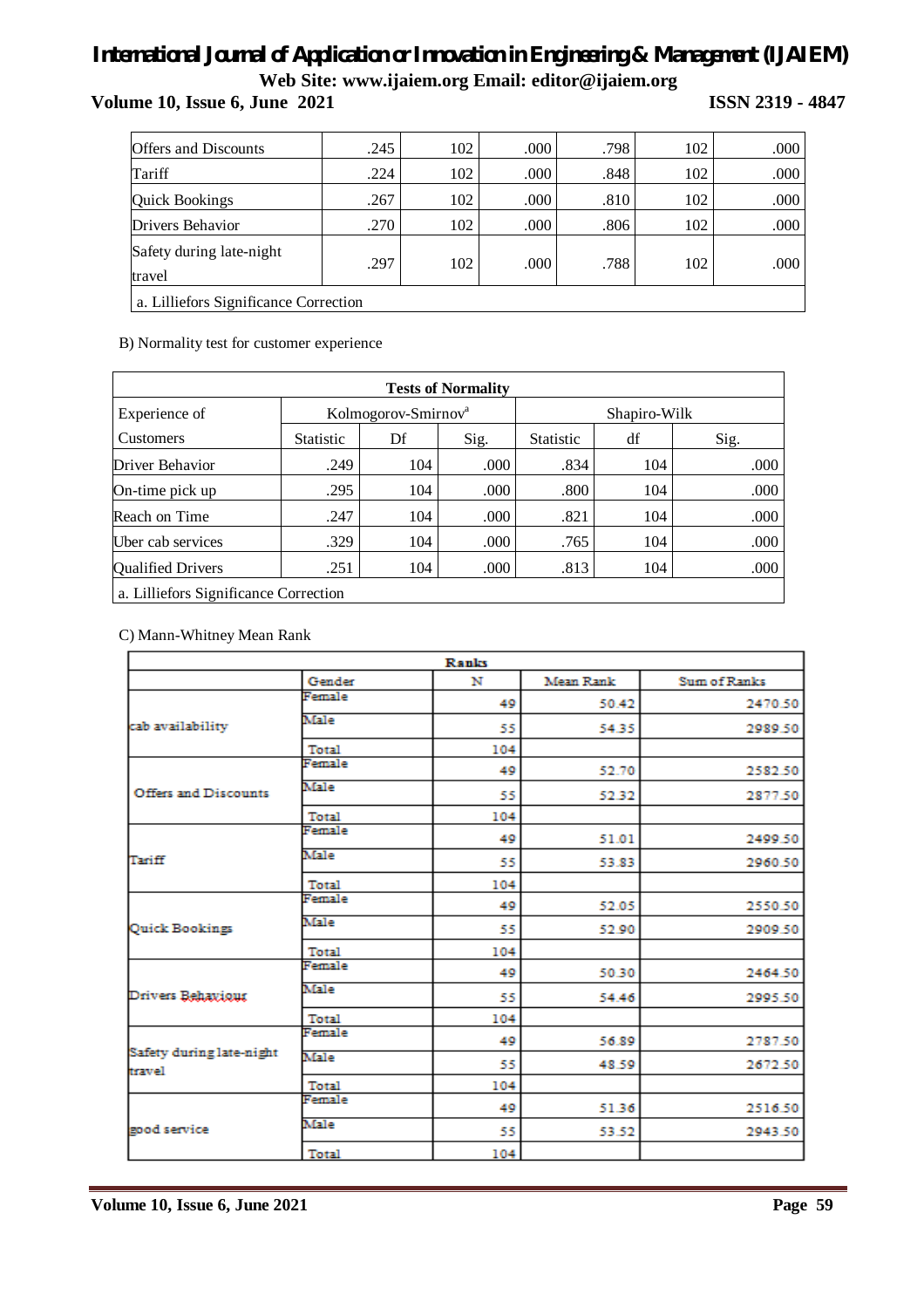D) Kruskal Wallis Mean Rank

|                                 |           | <b>Ranks</b> |           |
|---------------------------------|-----------|--------------|-----------|
|                                 | Age       | ${\bf N}$    | Mean Rank |
|                                 | 18-25     | 36           | 53.56     |
|                                 | 25-40     | 38           | 61.26     |
| good service                    | 40-60     | 19           | 32.97     |
|                                 | 60& above | 11           | 52.50     |
|                                 | Total     | 104          |           |
|                                 | 18-25     | 36           | 54.61     |
|                                 | 25-40     | 38           | 50.45     |
| cab availability                | 40-60     | 19           | 55.18     |
|                                 | 60& above | 11           | 48.05     |
|                                 | Total     | 104          |           |
|                                 | 18-25     | 36           | 48.94     |
|                                 | 25-40     | 38           | 53.13     |
| <b>Offers and Discounts</b>     | 40-60     | 19           | 51.39     |
|                                 | 60& above | 11           | 63.86     |
|                                 | Total     | 104          |           |
|                                 | 18-25     | 34           | 44.15     |
|                                 | 25-40     | 38           | 64.00     |
| Tariff                          | 40-60     | 19           | 36.82     |
|                                 | 60& above | 11           | 56.41     |
|                                 | Total     | 102          |           |
|                                 | 18-25     | 36           | 49.89     |
|                                 | 25-40     | 38           | 56.16     |
| <b>Quick Bookings</b>           | 40-60     | 19           | 49.66     |
|                                 | 60& above | 11           | 53.32     |
|                                 | Total     | 104          |           |
|                                 | 18-25     | 36           | 46.83     |
|                                 | 25-40     | 38           | 60.82     |
| Drivers Behavior                | 40-60     | 19           | 43.66     |
|                                 | 60& above | 11           | 57.59     |
|                                 | Total     | 104          |           |
|                                 | 18-25     | 36           | 51.00     |
|                                 | 25-40     | 38           | 53.82     |
| Safety during late-night travel | 40-60     |              |           |
|                                 | 60& above | 19           | 48.55     |
|                                 |           | 11           | 59.68     |
|                                 | Total     | 104          |           |

### **KRUSKAL WALLIS TEST (FACTORS AND AGE) (MEAN RANK)**

**Volume 10, Issue 6, June 2021** Page 60